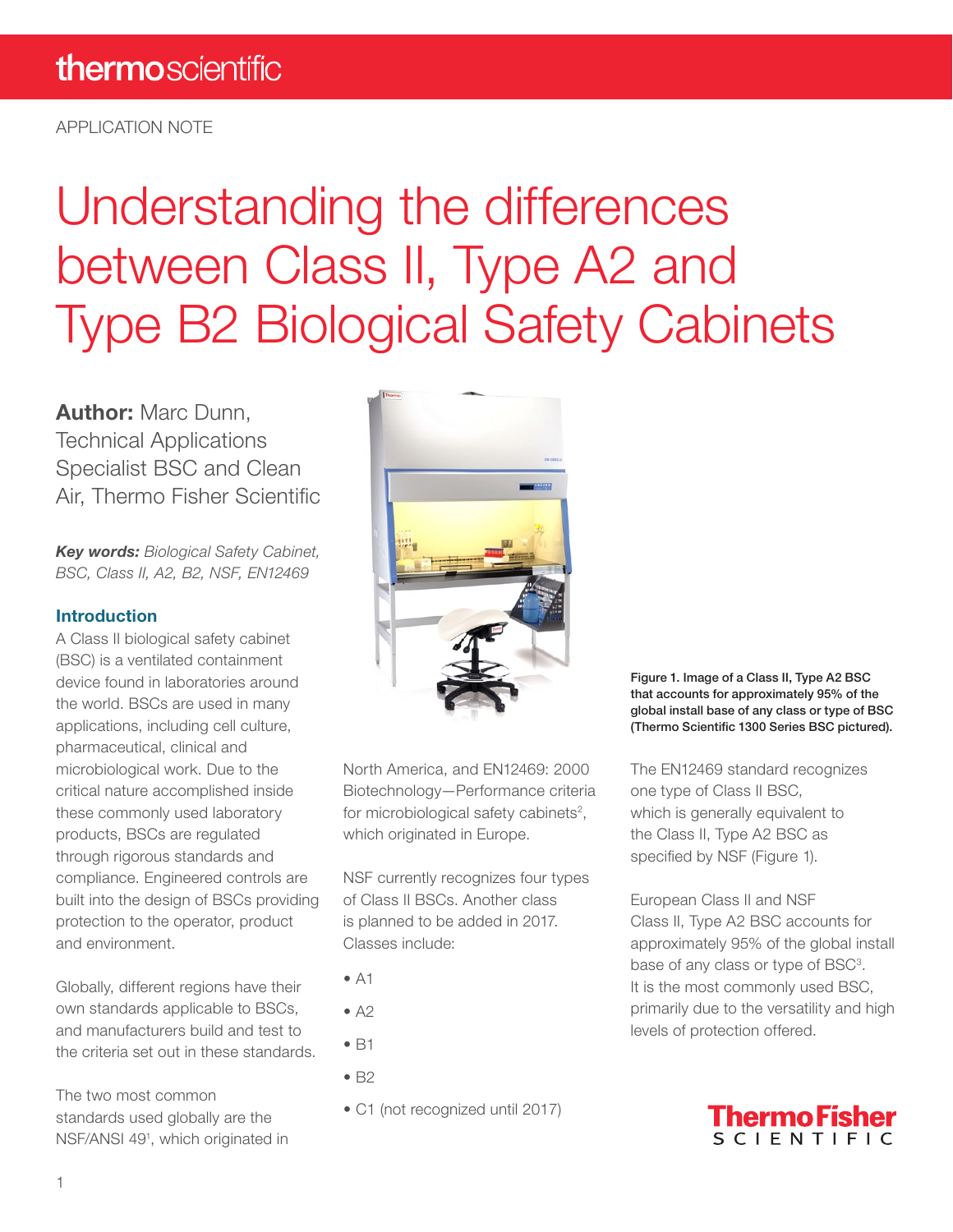The Class II, Type B2 BSC (commonly known as a B2) is widely used and accepted in North America. B2 BSCs can also be found in the Middle East but rarely in China and other Asian Pacific countries. Toxicology is the main application for a B2. However, within Europe, it is extremely rare to see a Class II, Type B2 BSC used in a laboratory. Applications, such as toxicology work, would see a different approach regarding BSCs, mainly using a "thimble" Type A2 in place of a B2. European manufacturers produce what is known as a Cytotoxic Class II BSC, which is built to DIN129804 (Cytotoxic Standard) as well as conforming to EN12469. Ultimately the "European Cytotoxic BSC" is still an A2 type BSC.

Often there is confusion and misconception within the industry as to when to specify or use an A2 or B2 BSC. What type offers better biological containment? What applications can they be used for? Can a Type A2 BSC be used for work with chemicals? These are just some of the questions regularly posed by laboratory professionals when considering a BSC purchase. This application note will explain the differences between types of BSCs and the strengths and weaknesses of these types to educate and clarify some of the confusion surrounding A2 and B2 BSCs.

#### Class II BSC similarities

All Class II BSCs provide four types of protection. First, they protect the BSC operator from airborne biological hazards from the BSC work area with an inward flow of air at the front

opening. Second, they protect the laboratory and external environment from hazards inside the BSC work area by filtering the air exhausted or drawn from the BSC. Third, they protect the samples in the BSC from airborne contamination in the laboratory with a downward flow of filtered air inside the cabinet onto the BSC work area. Finally, they help prevent cross contamination within the BSC work area through the use of a flowing and uniform downflow onto the BSC work area.

As we begin to look at the differences between the A2 and B2 types, we should first note that the airflow within the BSC work area is the same for all types of Class II BSCs. There is the inflow being drawn in the front opening but immediately captured into the front intake grille. This provides personal protection. There is the filtered flow of air inside the cabinet, flowing down from the top of the BSC

work area to the work surface, where it splits with half of the air going to the back grille and the other half going to the front intake grille. Smooth and clean downflow provides the product and cross-contamination protection.

Where the four or five types of Class II BSCs differ is in the source of the downflow air and where the air drawn from the BSC work area goes.

## Class II, Type B2 BSC – How it works

For a B2 BSC, the air is pulled in at the front aperture creating an air barrier that gives the operator protection. Air is also pulled from an opening at the top of the cabinet that supplies the downflow fans with air (Figure 2). Then the air goes through a HEPA filter and is 100% exhausted through a dedicated duct with an exhaust fan motor. The air is then released into the atmosphere. The purpose of this is to remove toxic vapors that



Figure 2. Demonstration on how a Thermo Scientific™ Class II, Type B2 BSC operates.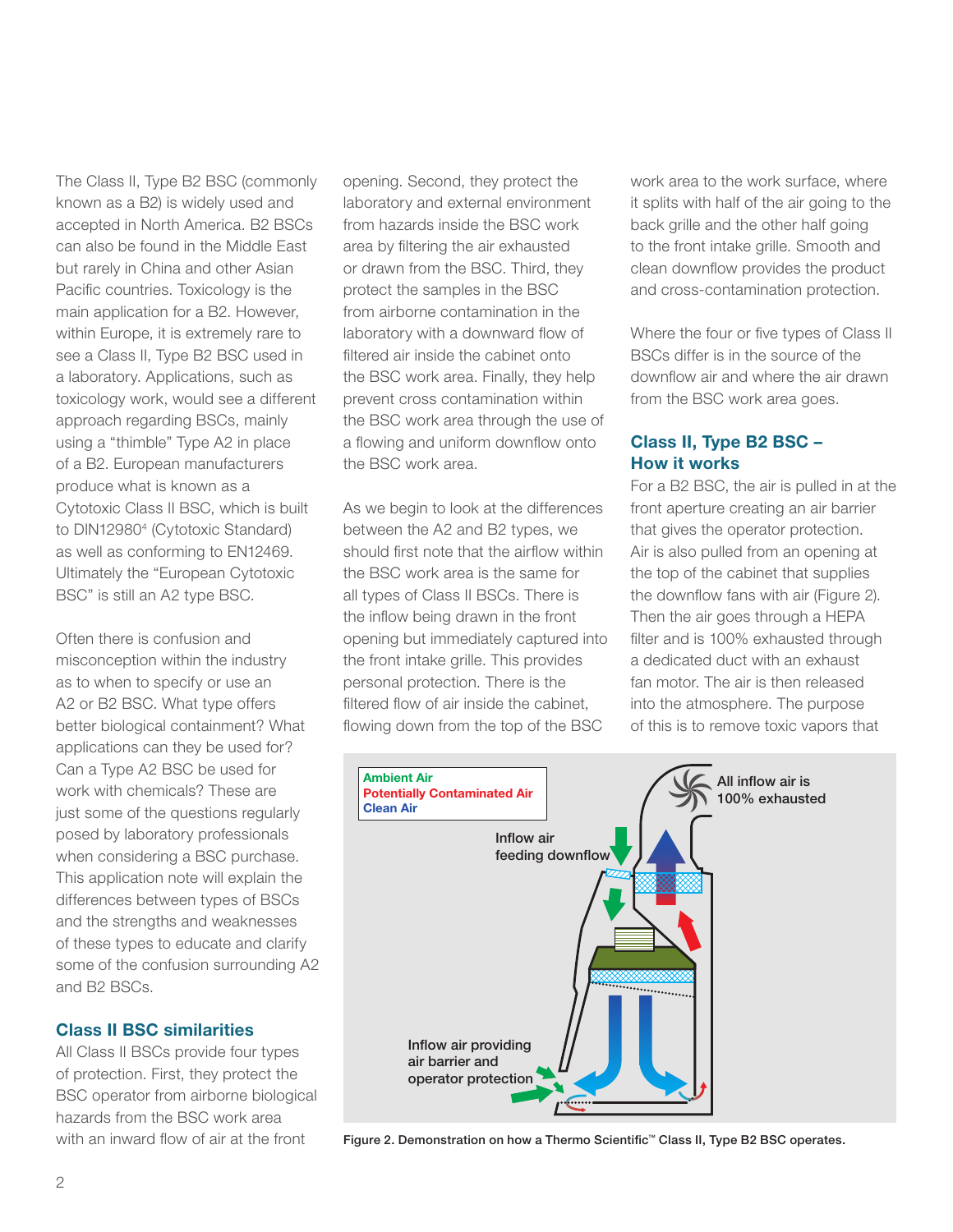are generated in the cabinet with no recirculation within the BSC.

Airflow through a B2 is 100% externally exhausted which means the air that is drawn into the cabinet is 100% exhausted into the atmosphere. None of the air drawn into the B2 for either inflow or downflow is recycled within the airflow system. This is where an A2 differs as it does recycle a portion of its air after filtration – approximately 60% to 70%.

## Class II, Type A2 BSC – How it works

In a Class II, Type A2 BSC air is drawn in through the front aperture, which provides operator protection (Figure 3). The inflow air mixes with the downflow air as it enters the front intake grille and then passes through the plenum where the air splits. Approximately 60% to 70% of the air is recycled and pushed back into the BSC work area through the downflow



Figure 3. Demonstration on how a Thermo Scientific Class II, Type A2 BSC operates.

HEPA filter, and the remaining 30% to 40% is exhausted through the exhaust HEPA filter. This filtered exhaust air can be externally extracted with a thimble system, direct duct or simply extracted back into the laboratory. However, if volatile chemicals are used within the BSC as an adjunct to

microbiological work, exhaust must be released into the atmosphere through a thimble system or direct duct.

Alternatively, in Europe, if small amounts of chemicals are used in a recirculating BSC and if approved by safety personnel, a carbon filter may

| Comparison between Class II, Type B2 and Class II, Type A2 BSC |                                                                     |                                                                                                                                                                                                        |
|----------------------------------------------------------------|---------------------------------------------------------------------|--------------------------------------------------------------------------------------------------------------------------------------------------------------------------------------------------------|
| <b>Characteristic</b>                                          | Class II, Type B2 BSC                                               | Class II, Type A2 BSC                                                                                                                                                                                  |
| Airflow pattern                                                | No recirculation within work area.<br>100% total flow is exhausted. | Approximately 70% of air is recycled<br>and approx 30% exhausted                                                                                                                                       |
| <b>Exhaust system type</b>                                     | Must be direct ducted as per NSF                                    | Can have three types of exhaust:<br>1. Recirculating - filtered exhaust<br>into room<br>2. Thimble-type duct<br>3. Direct duct (only EN12469, NSF 49<br>does not allow direct duct for A2<br>type BSC) |
| Inflow velocity                                                | $\geq$ 100 FPM (NSF 49)                                             | $\geq$ 100 FPM (NSF 49)<br>$\geq$ 0.40 m/s (EN12469)                                                                                                                                                   |
| <b>Downflow velocity</b>                                       | Not defined                                                         | Not defined (NSF 49)<br>0.25-0.50 m/s (EN12469)                                                                                                                                                        |
| Recognized by EN12469                                          | <b>No</b>                                                           | EN12469 only recognizes 1 type of<br>Class II BSC, which is very similar in<br>design to an NSF 49 A2 type BSC                                                                                         |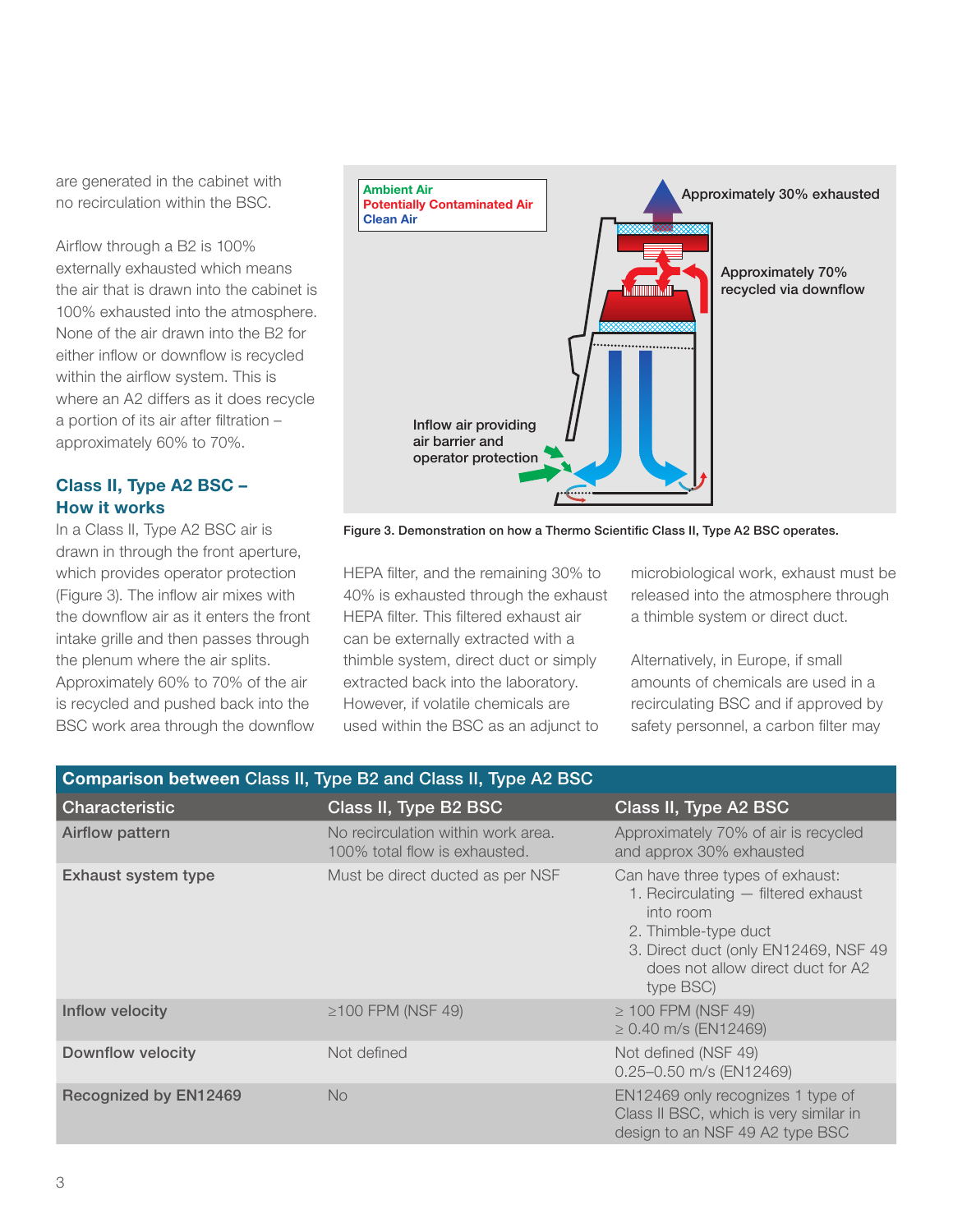be installed after or as a part of the exhaust HEPA filter.

IMPORTANT NOTE: NSF/ANSI 49 allows for an A2 BSC to be connected to a thimble (canopy) system but does not allow for them to be connected to a direct duct system. EN12469 allows both thimble and direct duct A2 BSCs.

# Comparing A2 and B2 BSCs

There is a misconception that a B2 BSC is safer than an A2. They are both equally safe from a microbiological perspective and provide operator and product protection.

A B2 BSC may provide additional protection for the user when working with vapors and gases where aseptic conditions are required. The B2 provides greater dilution of any volatile chemicals within the BSC work area and eliminates even the diluted recirculation of volatile chemicals being used in the BSC. B2 cabinets are designed for work that involves volatile, toxic chemicals or radionuclides. This is in addition to the microbiological work being completed.

When an A2 BSC is connected to a thimble (canopy) system or direct duct exhaust system, it too can be used with volatile chemicals or radionuclides.

Although larger quantities of volatile chemicals and/or radionuclides may be used in a B2 BSC, given the greater dilution capability, restrictions will still apply. Flammable corrosive or explosive materials should not be used in either A2 or B2 BSC, and the user may need to consider using a traditional fume cupboard for these types of applications.

#### **Considerations**

There are a number of important points to consider before deciding which type of BSC is right for your application. One of the biggest and often overlooked is the total cost of ownership for a BSC.

The overall start up cost and lifetime cost of a B2 is far greater than an A2 cabinet. A B2 will have:

- Higher start up cost
	- Higher rated external exhaust fan
	- Dedicated ductwork
	- Installation

# What Class II, Type A2 and Type B2 BSCs provide

Use HEPA filter technology

Contain and protect the user from biological agents

Protect the environment

Protect the samples inside the work area

Provide unidirectional (laminar) downflow

Can be used for Biosafety Levels 1, 2, 3

Thimble or direct ducted A2 and B2 can be used with volatile toxic chemicals required as an adjunct to microbiological work

- Approximately 2.5 times more air exhausted than an A2 cabinet
- More conditioned supply of air required to replace a greater volume of exhausted air
- Higher energy consumption
- Larger carbon footprint
- Higher energy bills
- Higher total cost of ownership

Another point to consider before purchasing a B2 over an A2 BSC is the effect on the materials within the BSC. For example, if you use a relatively large amount of chemicals that pass through the BSC, the HEPA filter could be impacted. HEPA filters are made from one piece of continuous paper like media and a glue-like substance. Chemicals pose a risk to delicate HEPA filters. Some of the interior surfaces of the B2 BSC may also be susceptible to chemical use.

#### Comparison of air volumes

Below is a schematic showing the airflow pattern and air volumes exhausted from an A2 thimble and B2 BSC (Figure 4).

The B2 is exhausting more than twice the amount of air directly out of the laboratory than the A2. The A2 is exhausting 358 CFM with 30% additional air from the room for the thimble and the B2 is exhausting 734 CFM. The large amount of air that a B2 requires is often overlooked. Also note the greater negative static pressure required by the B2. For the B2, the external extract system must draw this larger exhaust volume with no assistance from the cabinet while the filtered exhaust from the A2 BSC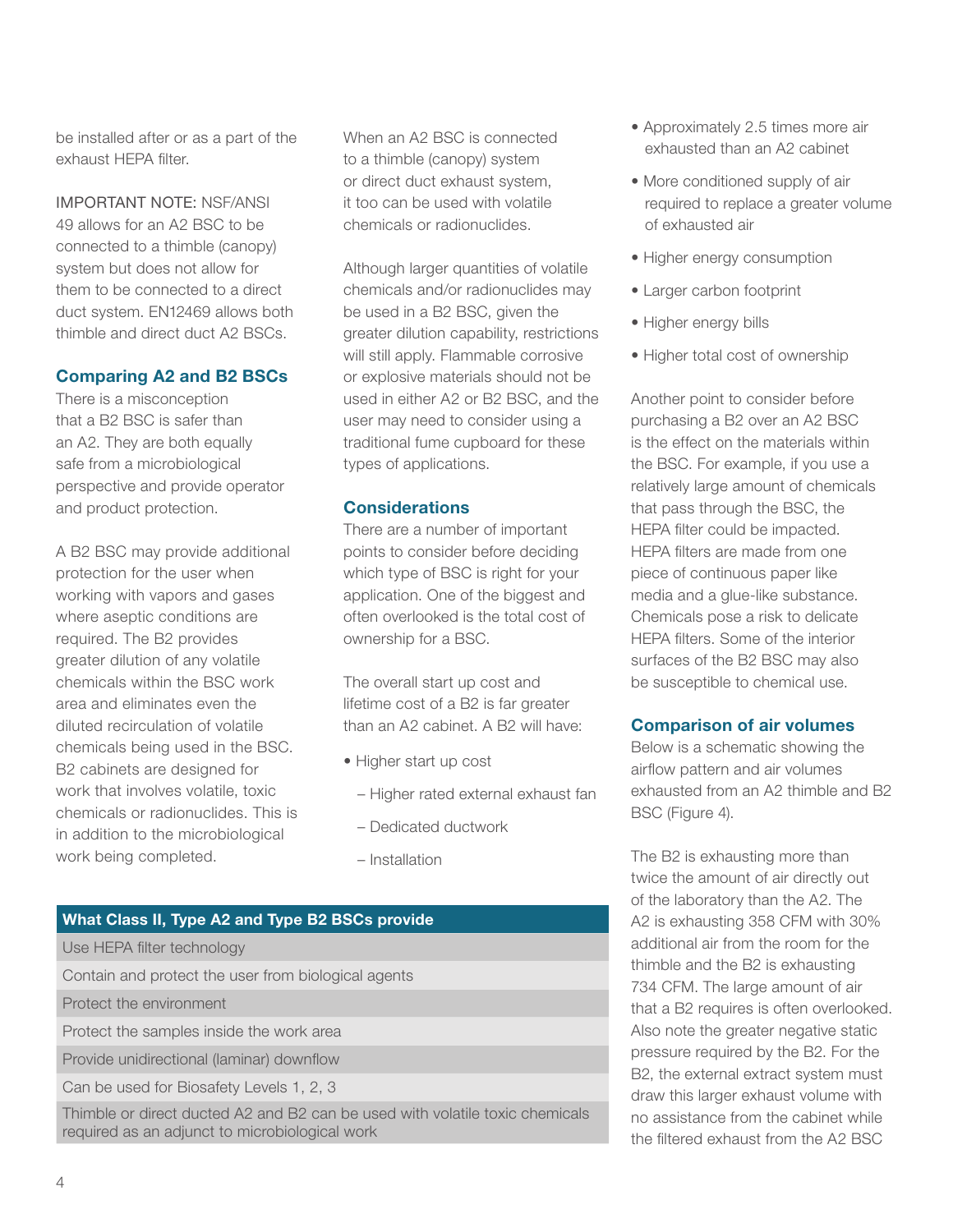

Figure 4. Thermo Scientific Type A2 BSC (thimble) and Thermo Scientific Type B2 BSC.

is pushed out the exhaust filter by the cabinet. In Figure 4 we see that while the A2 BSC requires up to 358 CFM exhaust at 0.25 inches w.c. negative static pressure, the B2 BSC requires 734 CFM at 1.7 inches negative static pressure. Not only does a B2 BSC require more exhaust volume, the extract system must work harder to draw this larger amount of air.

The A2 thimble type in this example is operating at an additional 30%. Manufacturers would normally recommend a thimble operates 5–30% above the cabinets exhaust volume. As a result, potentially the air volume of the A2 thimble could be even lower.

This difference in exhaust air has a direct affect on room pressures, supply air and extract air volume, and a much larger rated external exhaust fan will be required for the B2 BSC.

#### What is concurrent balance value for Type B2 BSCs?

The Concurrent Balance Value (CBV) was implemented by the NSF Joint Committee members to minimize confusion as to the exhaust airflow requirements of direct connected types such as the B2 BSC. There was variability in air volume measurements between field certifiers and HVAC designers.

NSF DEFINITION: This value is determined using the duct traverse measurement method as specified in ASHRAE 111-2008, a minimum of 7.5 duct diameters downstream of a direct connected BSC. Prior to determining

the concurrent balance value, it shall be confirmed that the cabinet is operating at its nominal setpoints for inflow and downflow velocity ± 3 fpm. The primary DIM method shall be used for setting the inflow velocity. The accuracy of the DIM shall be better than or equal to  $\pm$  3% and  $\pm$  7 CFM. The static pressure is also measured approximately two duct diameters from the cabinet exhaust connection. Appropriate filter load and tolerance values shall be added to the base static pressure value to accommodate filter loading: 0.3 in w.g. shall be added for Type B1 cabinets and 0.7 in w.g. shall be added for Type B2 cabinets.

The resulting values may be used for design and balance exhaust/supply HVAC requirements.